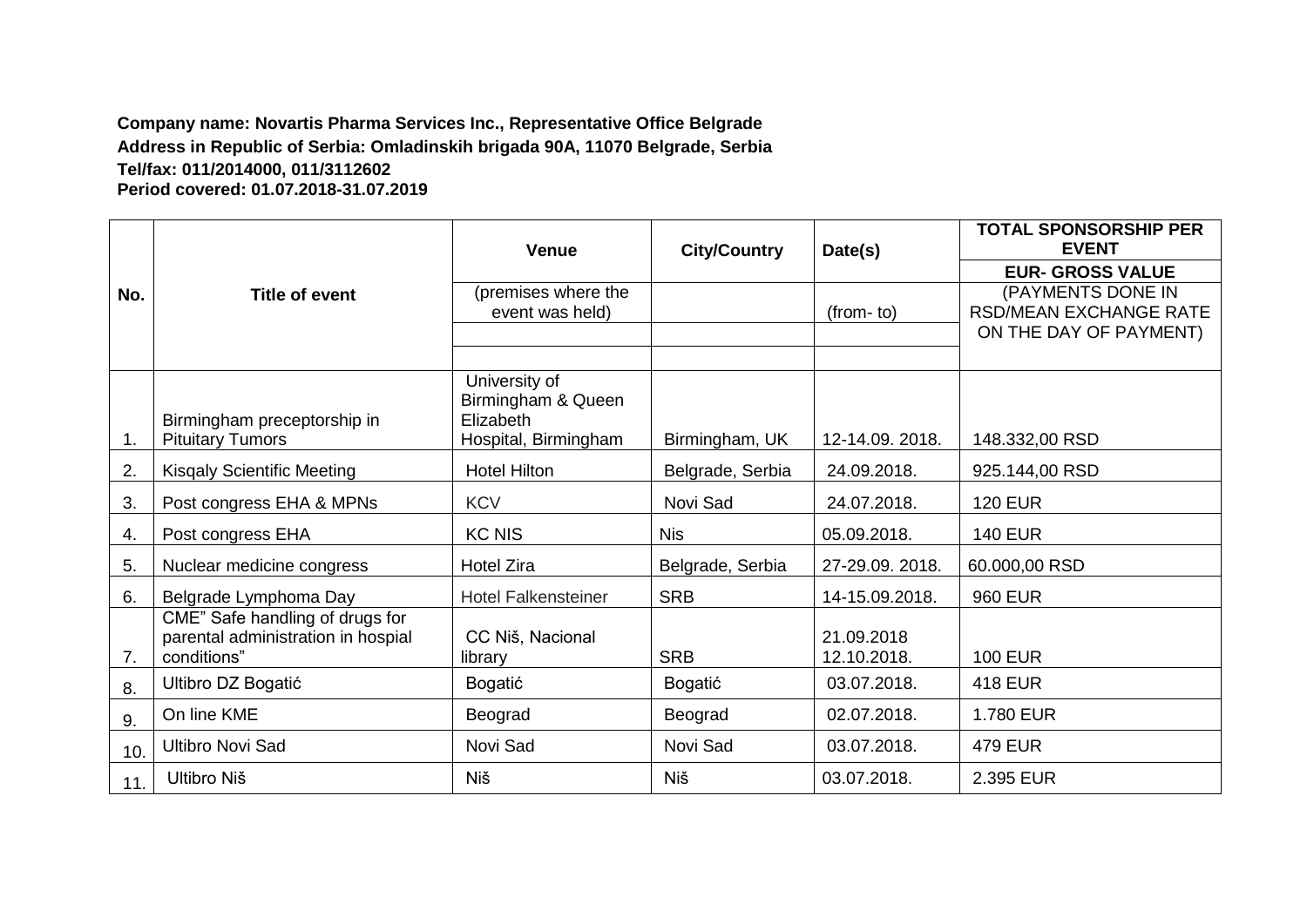CPO RS Event Sponsorship Data

| 12. | Ultibro Zrenjanin                                                                                                                                                  | Zrenjanin                                                             | Zrenjanin                  | 06.07.2018.   | <b>420 EUR</b> |
|-----|--------------------------------------------------------------------------------------------------------------------------------------------------------------------|-----------------------------------------------------------------------|----------------------------|---------------|----------------|
| 13. | <b>Ultibro Užice</b>                                                                                                                                               | Užice                                                                 | Užice                      | 16.07.2018.   | 662 EUR        |
| 14. | <b>Ultibro IPBV-ATD</b>                                                                                                                                            | Novi Sad                                                              | Novi Sad                   | 26.07.2018.   | <b>464 EUR</b> |
| 15. | Ultibro Bački Petrovac                                                                                                                                             | Bački Petrovac                                                        | Bački Petrovac             | 2.08.2018.    | <b>977 EUR</b> |
| 16. | Ultibro Čačak                                                                                                                                                      | Čačak                                                                 | Čačak                      | 30.08.2018.   | <b>281 EUR</b> |
| 17. | Ultibro ATD Zvezdara                                                                                                                                               | Beograd                                                               | Beograd                    | 4.09.2018.    | 690,2 EUR      |
| 18. | <b>Ultibro DZ Zemun</b>                                                                                                                                            | Zemun                                                                 | Zemun                      | 5.09.2018.    | <b>922 EUR</b> |
| 19. | Ultibro Ellite Požarevac                                                                                                                                           | Požarevac                                                             | Požarevac                  | 6.09.2018.    | <b>150 EUR</b> |
| 20. | KCS Klinika Za pulmologiju                                                                                                                                         | Beograd                                                               | Beograd                    | 10.09.2018.   | <b>420 EUR</b> |
| 21. | Ultibro Čačak" Beograd"                                                                                                                                            | Čačak                                                                 | Čačak                      | 11.09.2018.   | 2.617 EUR      |
| 22. | AU Loznica                                                                                                                                                         | Loznica                                                               | Loznica                    | 11.09.2018.   | <b>367 EUR</b> |
| 23. | DZ Novi Baljevac                                                                                                                                                   | Novi Pazar                                                            | Novi Pazar                 | 12.09.2018.   | <b>272 EUR</b> |
| 24. | Ultibro Kragujevac                                                                                                                                                 | Kragujevac                                                            | Kragujevac                 | 25.09.2018.   | 1.380 EUR      |
| 25. | <b>IPBV-ATD Novi Sad</b>                                                                                                                                           | Novi Sad                                                              | Novi Sad                   | 25.09.2018.   | <b>464 EUR</b> |
| 26. | <b>VMC Slavija</b>                                                                                                                                                 | Beograd                                                               | Beograd                    | 27.9.2018.    | <b>770 EUR</b> |
| 27. | Preceptorship Program Olomouc,<br>Czech Republic, 7-8.9.2018.<br>"Breathing in health and disease:<br>Non-pharmacological methods to<br>support breathing pattern" | <b>Faculty of Physical</b><br>Culture, Palacký<br>University, Olomouc | Olomouc/ Czech<br>Republic | 7.9-8.9.2018. | 1.062 EUR      |
| 28. | EULAR post congress update                                                                                                                                         | Special hospital for<br>rheumatic diseases                            | Novi Sad, Serbia           | 29.08.2018.   | 12.000,00 RSD  |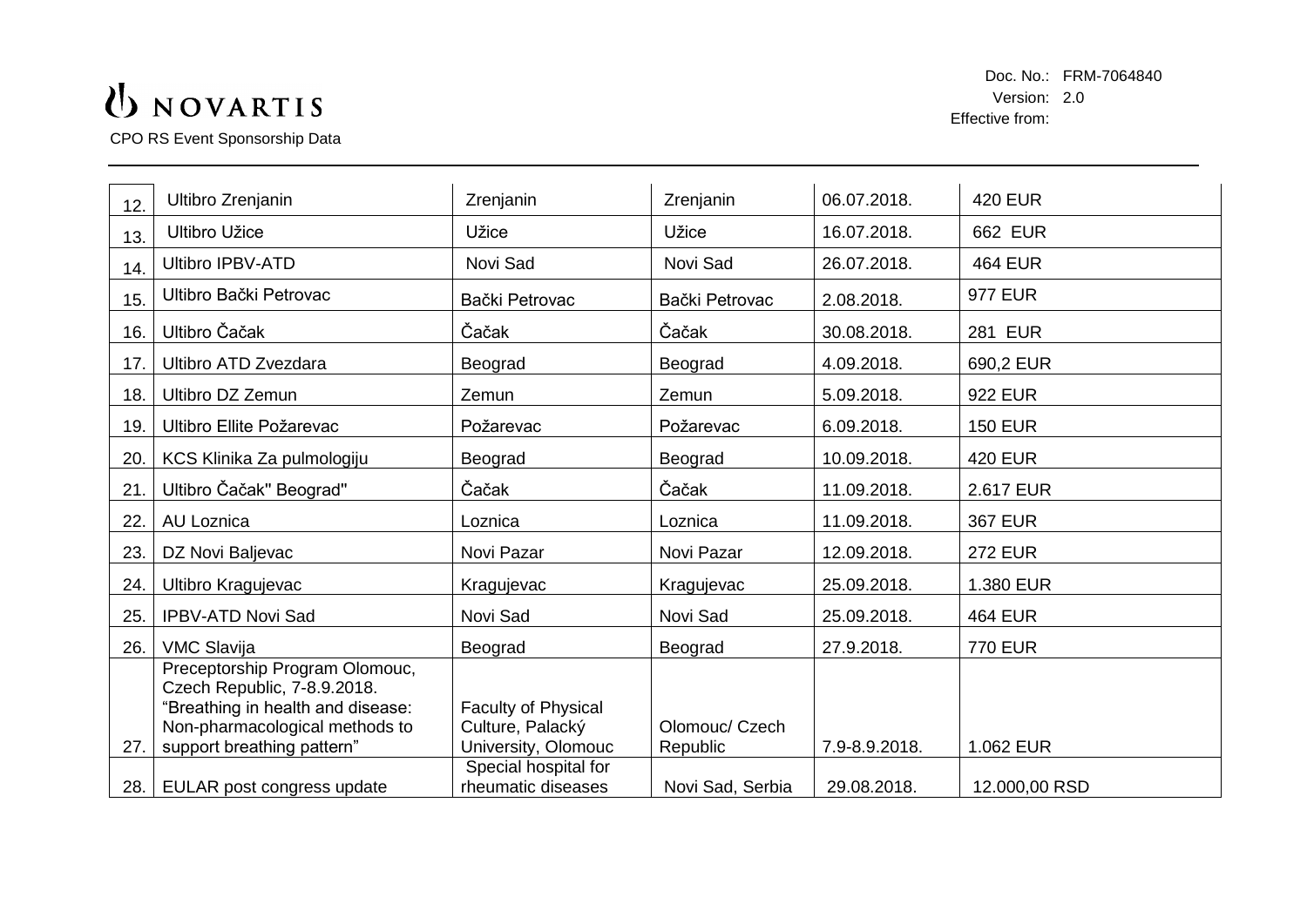CPO RS Event Sponsorship Data

|     |                                               | <b>Military Medical</b>   |                  |                 |                  |
|-----|-----------------------------------------------|---------------------------|------------------|-----------------|------------------|
| 29. | EULAR post congress update                    | Academy                   | Belgrade, Serbia | 07.09.2018.     | 12.000,00 RSD    |
|     | CEE preceptorship on COPD                     | National Koranyi          |                  |                 |                  |
|     | Budapest, National Koranyi Institute          | Institute for TB and      |                  |                 |                  |
| 30. | for TB and Pulmonology                        | Pulmonology               | Budapest/Hungary | 4.10-5.10.2018. | <b>655 EUR</b>   |
|     | 15 <sup>th</sup> Annual Conference of the ESC |                           |                  |                 |                  |
|     | Working Group on Myocardial and               |                           |                  |                 |                  |
| 31. | <b>Pericardial diseases</b>                   | <b>Hotel Crown Plaza</b>  | Belgrade, Serbia | 5-7.10.2018.    | 1.132.807,28 RSD |
| 32. | CME "Autumn pulmonary workshop"               | <b>Hotel Grand</b>        | Kopaonik/Serbia  | 19-21.10.2018   | 1,206,610.02 RSD |
|     | "Primena omalizumaba u terapiji               |                           |                  |                 |                  |
| 33. | teške alergijske astme"                       | <b>VMA</b>                | Belgrade/Serbia  | 25.10.2018.     | 91.035,00 RSD    |
|     | <b>REDIRECT - REgional</b>                    |                           |                  |                 |                  |
|     | Dermatologists and                            | Hotel Crowne Plaza,       |                  |                 |                  |
| 34. | RhEumatologists sCientific meeTing            | Belgrade                  | Serbia           | 16-17.11.2018.  | 31.828,89 EUR    |
|     | Medical statistic - all you need to           |                           |                  |                 |                  |
|     | knowfor the right interpretation of           |                           |                  |                 |                  |
| 35. | publications                                  | <b>NVS office</b>         | Belgrade/Serbia  | 1-2.11.2018.    | 2.663 EUR        |
|     | COPD Advisory Board 13.11.2018. -             |                           |                  |                 |                  |
|     | Mesto indakaterol/glykopironium               |                           |                  |                 |                  |
| 36. | kombinacije u terapiji HOBPa                  | <b>Radisson Colection</b> | Belgrade/Serbia  | 13.11.2018.     | 7.117 EUR        |
|     | COPD Day Panel diskusija na temu              |                           |                  |                 |                  |
|     | "LABA/LAMA - korak ka                         |                           |                  |                 |                  |
|     | personalizovanom pristupu u lečenju           |                           |                  |                 |                  |
| 37. | HOBP", GZZPBT 16.11.2018.                     | <b>GZZPBIT</b>            | Belgrade/Serbia  | 16.11.2018.     | 1.964 EUR        |
| 38. | Ultibro razlika je u dokazima                 | <b>ATD Nis</b>            | Nis/Srbija       | 01.10.2018.     | 85.395 RSD       |
|     | Ultibro are the LAMA/LABA same                |                           |                  |                 |                  |
| 39. | workshop                                      | Radisson blue             | Beograd/Srbija   | 04.10.2018.     | 204.468 RSD      |
|     | Lecture with panel discussion                 |                           |                  |                 |                  |
| 40. | Valjevo                                       | Restoran Tri kose         | Valjevo/Srbija   | 05.10.2018.     | 167.118 RSD      |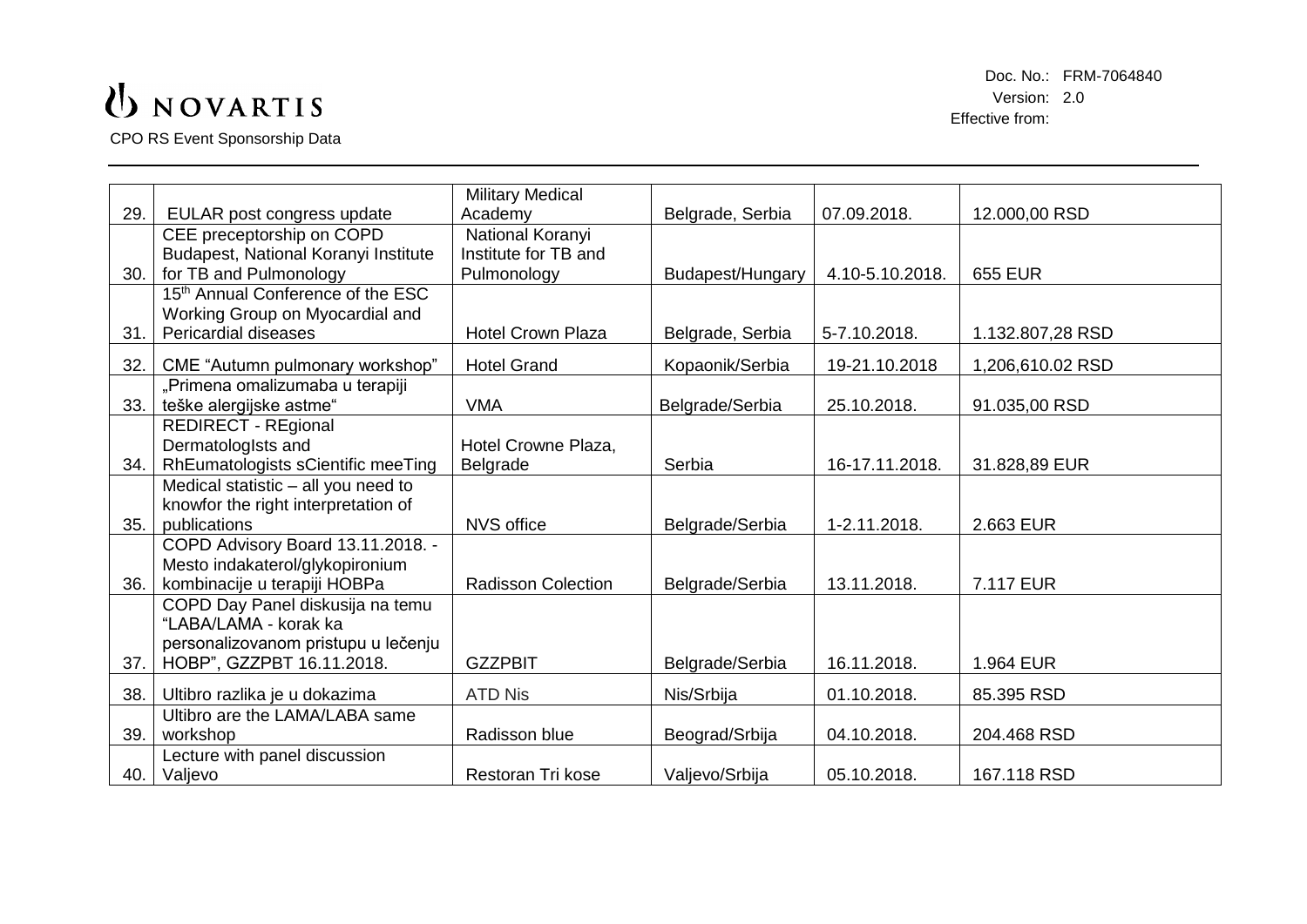CPO RS Event Sponsorship Data

| Ultibro DZ "Aerodrom" lecture                            | DZ Kragujevac                                  | Kragujevac/Srbija           | 09.10.2018.     | 92.824 RSD     |
|----------------------------------------------------------|------------------------------------------------|-----------------------------|-----------------|----------------|
| Ultibro new possibility -lecture I                       | DZ Zvezdara                                    | Beograd/Srbija              | 09.10.2018.     | 50.986 RSD     |
| Ultibro new possibilty                                   | DZ Zvezdara                                    | Beograd/Srbija              | 09.10.2018.     | 50.986,00 RSD  |
| Ultibro Gradska apoteka, lecture                         | Gradska apoteka<br>Paracin                     | Paracin/Srbija              | 10.10.2018.     | 74.459, 00 RSD |
| Sevear Asthma forum, Slovenia                            | <b>Bled</b>                                    | <b>Bled/Slovenia</b>        | 16.10.2018      | 207.060,00 RSD |
| <b>Ultibro BG Radionica</b>                              | Radisson                                       | Beograd/Serbia              | 15.10.2018.     | 203.795,00 RSD |
| Regional meeting Sombor Subotica                         | Hotel Galerija                                 | Subotica/Srbija             | 03.10.2018.     | 266.099,00 RSD |
| Lecture Ultibro Leskovac                                 | Hotel ABC, Leskovac                            | Leskovac/Srbija             | 16.10.2018.     | 187.101,00 RSD |
| SevereAsthma/Biological treatment<br>forum               | <b>IPBV</b>                                    | Sremska<br>Kamenica/Serbija | 17.10.2018.     | 100.000,00 RSD |
| Ultibro OB Pirot, lecture                                | <b>OB Pirot</b>                                | Pirot/Srbija                | 18.10.2018      | 87.774,00 RSD  |
| Ultibro Belgrade workshop                                | Falkenstainer                                  | Beograd/Srbija              | 18.10.2018.     | 191.464,00 RSD |
|                                                          | Specijalana bolnica ya<br>nespecificne bolesti | Sokobanja/Srbija            | 19.-21.10.2018. | 77.050,00 RSD  |
| Ultibro Bela Crkva lecture                               | Specijalna bolnica Bela<br>Crkva               | Bela Crkva/Srbija           | 22.10.2018.     | 50.432,00 RSD  |
| Dualna bronchodilatatorna terapija u<br>HOBP-u Prokuplje | DZ "Prokuplje"                                 | Prokuplje/Srbija            | 23.10.2018.     | 88.462,00 RSD  |
| <b>Ultibro lecture Sabac</b>                             | Hotel Euforija                                 | Sabac/Srbija                | 23.10.2018.     | 221.424,00 RSD |
| Da li su LABA/LAMA same workshop                         | <b>Hotel Tami</b>                              | Nis/Srbija                  | 26.10.2018.     | 523.134,00 RSD |
| 57.<br>Ultibro OB Sombor lecture                         | OB "Sombor"                                    | Sombor/Srbija               | 26.10.2018.     | 47.556,00 RSD  |
|                                                          | VIII Sokobanjski medicinski dani               | Sokobanja                   |                 | $15.10 -$      |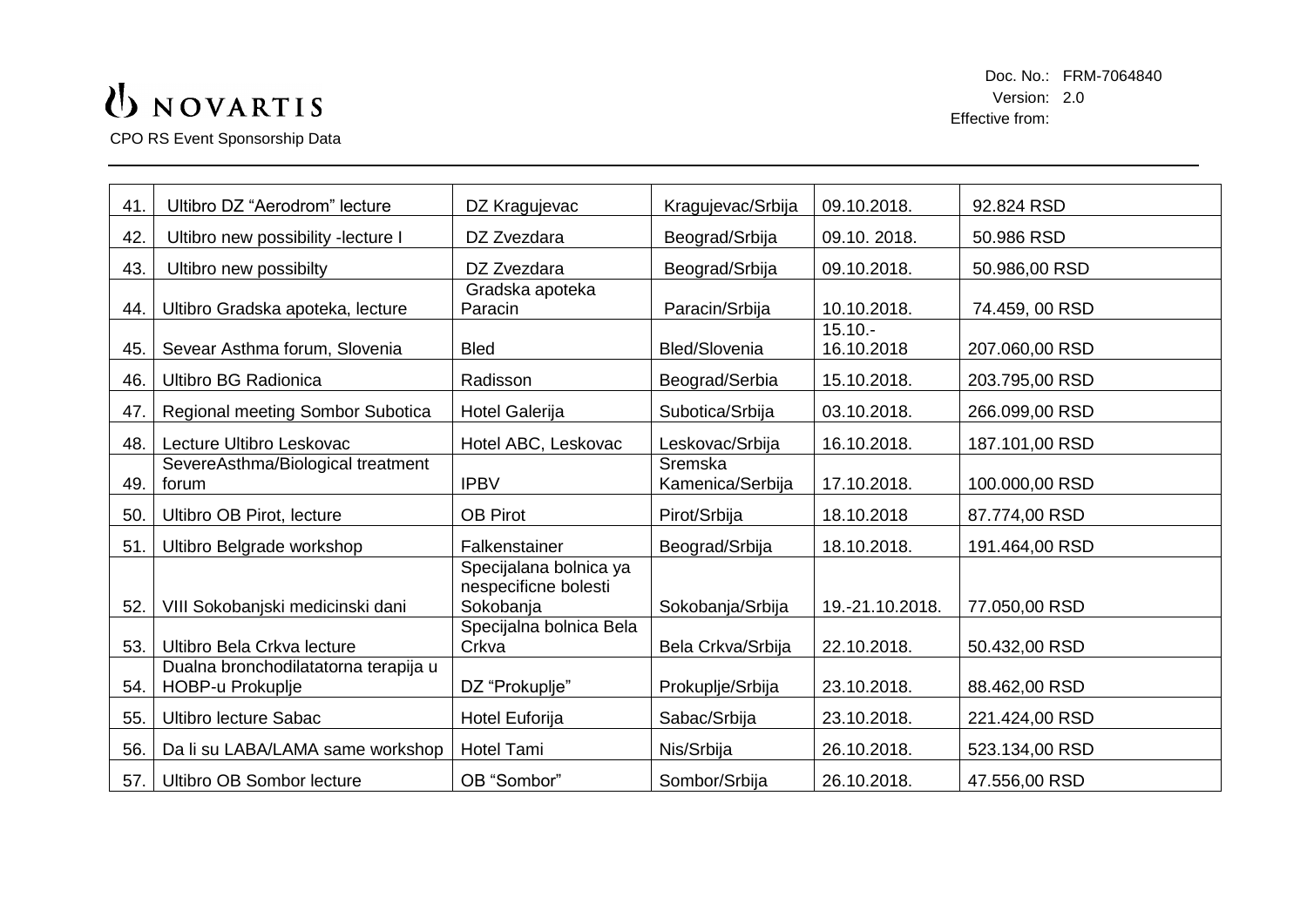CPO RS Event Sponsorship Data

| 58. | <b>Ultibro Novi Sad lecture</b>                                       | Hotel "Veliki"                                     | Novi Sad/Srbija         | 30.10.2018.    | 198.521,00 RSD |
|-----|-----------------------------------------------------------------------|----------------------------------------------------|-------------------------|----------------|----------------|
| 59. | Ultibro lecture Lekofarm Sabac                                        | AU Lekofarm Sabac                                  | Sabac/Srbija            | 30.10.2018.    | 47.192,00 RSD  |
| 60. | Ultibro Benu apoteka Kraljevo<br>lecture                              | Apoteka Benu Kraljevo                              | Kraljevo                | 30.10.2018.    | 44.729,00 RSD  |
| 61. | Regional meeting CJ Banat                                             | <b>Kastel Ecka</b>                                 | Zrenjanin               | 07.11.2018     | 208.521,00 RSD |
| 62. | Regional meeting Bor Zajecar                                          | <b>Hotel Albo</b>                                  | Bor                     | 15.11.2018.    | 262.400,00 RSD |
| 63. | Medjunarodni simpoyijum KBC<br><b>B.Kosa</b>                          | KBC Bezanijska kosa                                | Beograd/Srbija          | 11.10.2018.    | 60.000,00 RSD  |
| 64. | Lecture DZ Velika Plana                                               | DZ Velika Plana                                    | Velika<br>Plana/Serbija | 26.11.2018.    | 40.505,00 RSD  |
| 65. | Lecture OB "Krusevac"                                                 | OB "Krusevac"                                      | Krusevac/Srbija         | 29.11.2018.    | 86.950,00 RSD  |
| 66. | Lecture VMC Nis                                                       | <b>VMC NIs</b>                                     | Nis/Srbija              | 27.11.2018.    | 105.050,00 RSD |
| 67. | Lecture Why wait Prijepolje                                           | OB Prijepolje                                      | Prijepolje/Srbija       | 27.11.2018.    | 51.976,00 RSD  |
| 68. | Lecture DZ "Subotica"                                                 | DZ Subotica                                        | Subotica/Beograd        | 29.11.2018.    | 112.454,00 RSD |
| 69. | How to treat patients, lecture                                        |                                                    | Nis/Srbija              | 29.11.2018.    | 98.000,00 RSD  |
| 70. | Lecture pharmacy Cacak                                                | Apoteka Cacak                                      | Cacak/Srbija            | 27.11.2018.    | 41.212,00 RSD  |
| 71. | Lecture KBC B.Kosa                                                    | <b>KBC B.Kosa</b>                                  | Beograd/Srbija          | 29.11.2018.    | 54.336,00 RSD  |
| 72. | ENEA Congress, Wroclaw, (M.<br>Petakov, M.Medic & M. Doknic)          | Faculty of Law,<br>Administration and<br>Economics | Wroclaw, Poland         | 17-20.10.2018. | 596.560,00 RSD |
| 73. | Charite, TSC Preceptorship in<br>Epilepsy (Ana Kosać, Jelena Ćulafić) | Charite hospital, Berlin                           | Berlin, Germany         | 9-11.10.2018.  | 138.060,32 RSD |
| 74. | Post ENEA sastanak                                                    | <b>Restoran Graficar</b>                           | Beograd                 | 14.12.2018.    | <b>250 EUR</b> |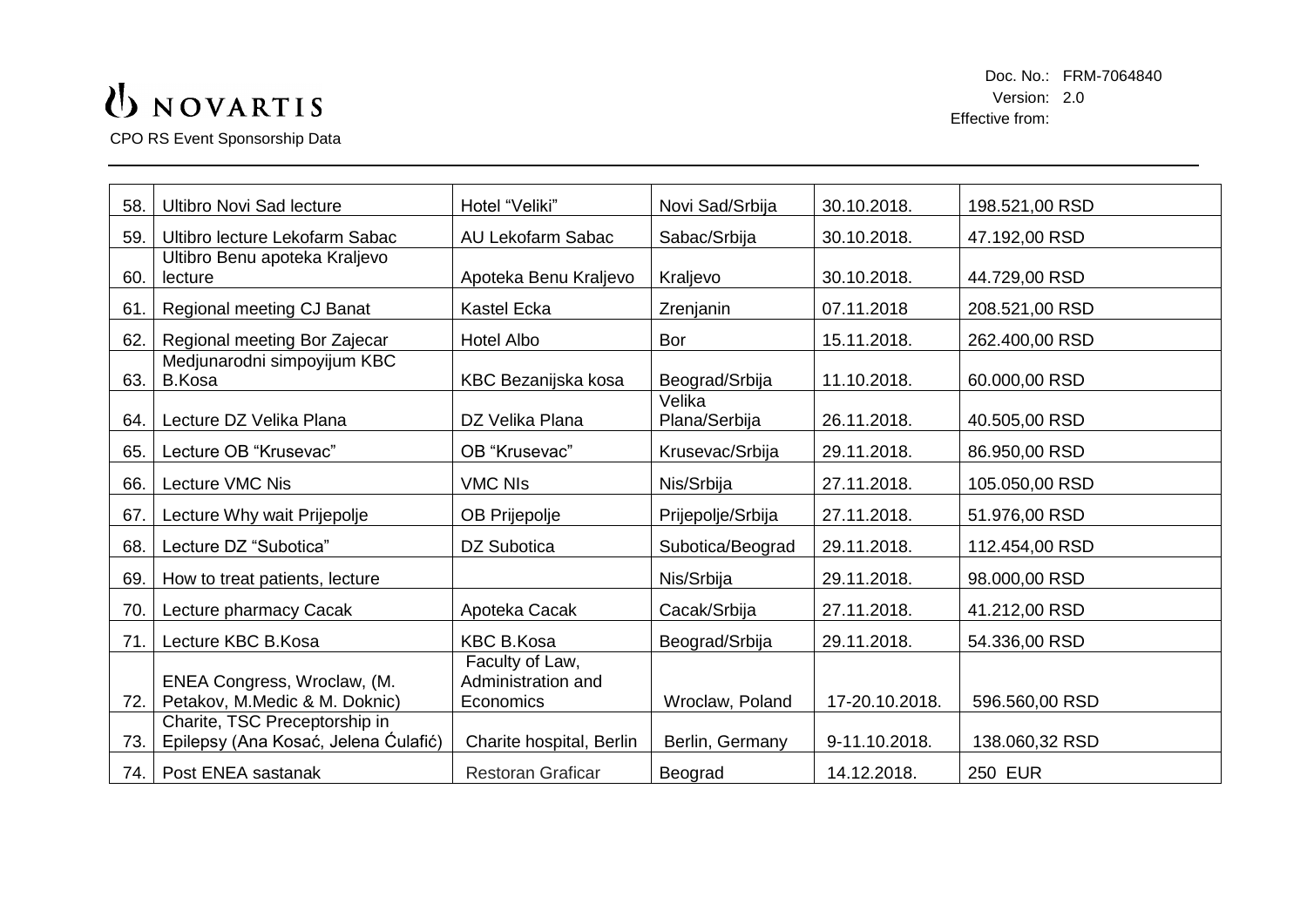CPO RS Event Sponsorship Data

| 75. | Post ENEA sastanak                                                     | <b>KC Vojvodine</b>      | Novi Sad          | 13.12.2018.  | <b>200 EUR</b>   |
|-----|------------------------------------------------------------------------|--------------------------|-------------------|--------------|------------------|
|     | Lečenja pacijenata sa retkim                                           |                          |                   |              |                  |
|     | tumorima - iskustva Klinike za<br>endokrinologiju, dijabetes i bolesti |                          |                   |              |                  |
| 76. | metabolizma                                                            | <b>Restoran Graficar</b> | Beograd           | 17.12.2018.  | <b>950 EUR</b>   |
|     | Personalizovani pristup u lečenju                                      |                          |                   |              |                  |
| 77. | HOBP i astme                                                           | <b>Hotel Leopold</b>     | Novi Sad/Serbia   | 21.12.2018.  | 3.821 EUR        |
| 78. | Predavanje DZ Bresnica                                                 | Dom zdravlja Bresnica    | Kragujevac/Srbija | 12.12.2018.  | 90.012,00 RSD    |
|     |                                                                        | Dom zdravlja             |                   |              |                  |
| 79. | Predavanje DZ Požarevac                                                | Požarevac                | Požarevac/Srbija  | 07.12.2018.  | 42,994.80 RSD    |
|     | Local Lecture in Kikinda (dr Dragana                                   |                          |                   |              |                  |
| 80. | Kljajic)                                                               | <b>HC Kikinda</b>        | Kikinda           | 12.12.2018.  | 48.936,00 RSD    |
|     | Lecture on IPBV (Prof.dr Ivan                                          |                          |                   |              |                  |
|     | Kopitovic and dr Mirjana Jovančević                                    |                          |                   |              |                  |
| 81. | Drvenica)                                                              | <b>IPBV</b>              | Sr.Kamenica       | 10.01.2019.  | 151.220,00 RSD   |
| 82. | Case report ATD Novi Sad                                               | <b>ATD Novi Sad</b>      | Novi Sad, Serbia  | 06.12.2018.  | 47.976,00 RSD    |
| 83. | Lecture DZ Svrljig                                                     | DZ Svrljig               | Svrljig, Serbia   | 06.12.2018.  | 46.450,00 RSD    |
| 84. | Lecture DZ Becej                                                       | DZ Becej                 | Becej, Serbia     | 11.12.2018.  | 50.856,00 RSD    |
|     | Lecture New terapeutic principes,                                      |                          |                   |              |                  |
| 85. | <b>KC Nis</b>                                                          | <b>KC Nis</b>            | Nis, Serbia       | 11.12.2018.  | 190.150,00 RSD   |
|     |                                                                        |                          | Kragujevac,       |              |                  |
| 86. | Lecture DZ Kragujevac                                                  | DZ Kragujevac            | Serbia            | 20.12.2018.  | 90.012,00 RSD    |
|     | IX winter national congress ENT                                        |                          |                   | $28.02 -$    |                  |
| 87. | and pulmonologists                                                     | Hotel Mona, Zlatibor     | Zlatibor, Serbia  | 03.03.2019.  | 1.570.941,00 RSD |
|     | London-Innsbruck Colloquium on                                         |                          |                   |              |                  |
|     | <b>Status Epilepticus and Acute</b>                                    | <b>The Francis Crick</b> |                   |              |                  |
| 88. | <b>Seizures</b>                                                        | Institute                | London, UK        | 7-9.04.2019. | 160.622,94 RSD   |
| 89. | 17. Internacionalni kongres o                                          | Crowne Plaza hotel       | Beograd, Srbija   | 5-6.04.2019. | 985.080,00 RSD   |
|     |                                                                        |                          |                   |              |                  |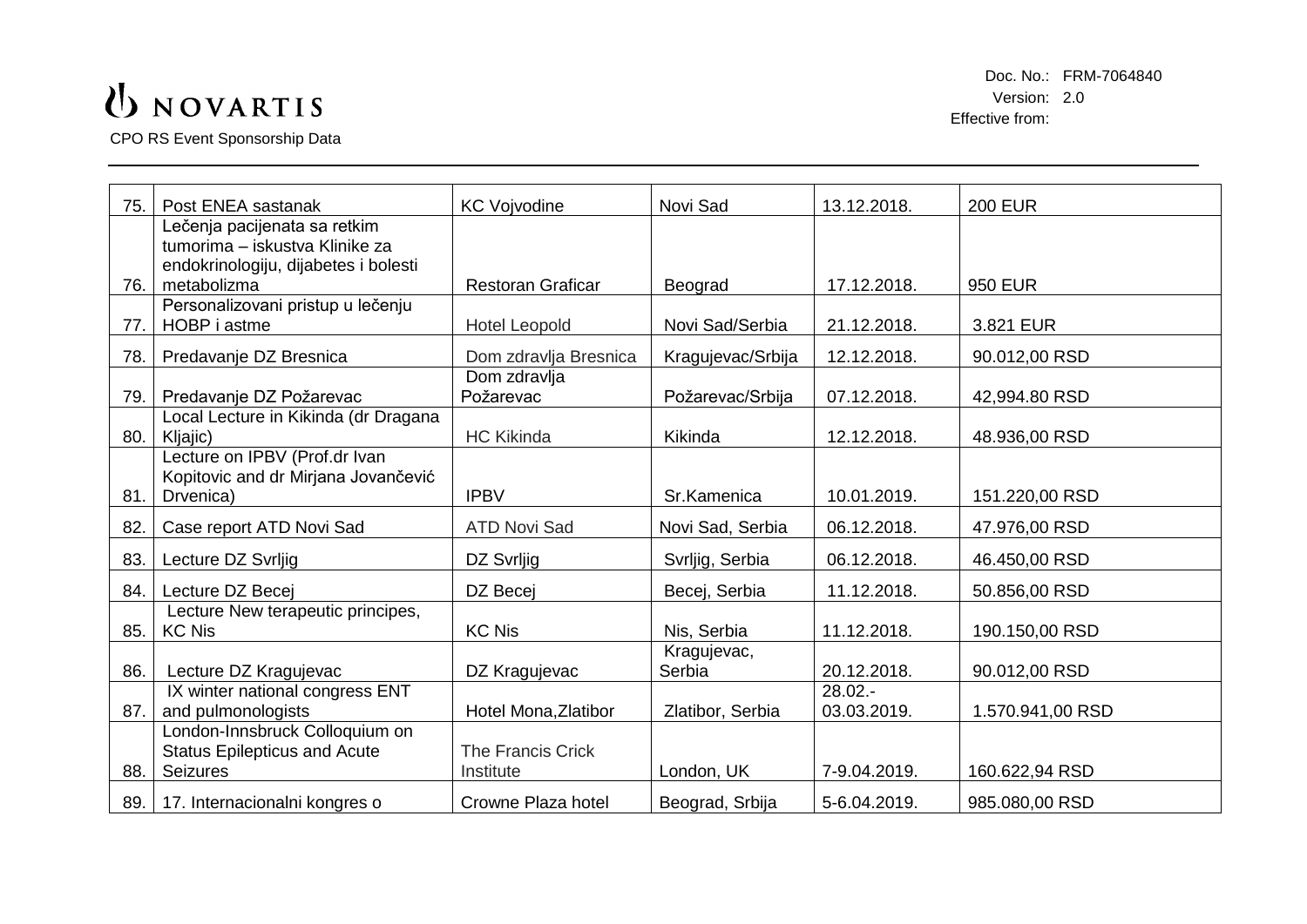CPO RS Event Sponsorship Data

|      | kliničkoj kardiologiji i srčanoj<br>insuficijenciji - CardioS 2019                            |                                                            |                   |                         |                |
|------|-----------------------------------------------------------------------------------------------|------------------------------------------------------------|-------------------|-------------------------|----------------|
| 90.  | <b>ENETS annual congress</b>                                                                  | Spain                                                      | <b>Barcelona</b>  | 06-09.03.2019           | 492.462,00 RSD |
| 91.  | 5 <sup>th</sup> Int.meeting on molecular imaging<br>and molecular therapy-nuclear<br>medicine | Serbia                                                     | Novi Sad          | 08-09.03.2019           | 60.698,00 RSD  |
| 92.  | 1 <sup>st</sup> Belgrade Masterclass in clinical<br>endocrinology, duabetes and<br>metabolism | Serbia                                                     | Belgrade          | 4-6.04.2019.            | 638.516,00 RSD |
| 93.  | Post ENEST meeting                                                                            | Serbia                                                     | Belgrade          | 28.05.2019              | 12.750,00 RSD  |
| 94.  | <b>ECE annual congress</b>                                                                    | France                                                     | Lyon              | 18-21.05.2019.          | 248.585,00 RSD |
| 95.  | <b>ESH MPN CML congress</b>                                                                   | Saggart                                                    | Ireland           | 06-10.03.2019.          | 550.000,00 RSD |
| 96.  | Are we FLT3 ready cross country<br>meeting                                                    | Zagreb                                                     | Croatia           | 04-05 03.2019.          | 450.000,00 RSD |
| 97.  | AML preceptorship                                                                             | <b>Tel Aviv</b>                                            | Izrael            | $31.03 -$<br>02.04.2019 | 84.000,00 RSD  |
| 98.  | AML awareness day                                                                             | Beograd                                                    | Serbia            | 22.042019               | 84.000,00 RSD  |
| 99.  | <b>EBMWG</b>                                                                                  | Frankfurt                                                  | Germany           | 11-14 04.2019           | 240.000,00 RSD |
| 100  | <b>ITP</b> preceptorship                                                                      | Ljubljana                                                  | Slovenia          | 15-16 05.2019           | 240.000,00 RSD |
| 101. | NOA medical meeting                                                                           | Beograd                                                    | Serbia            | 25 05.2019              | 680.000,00RSD  |
| 102. | Dr Dragan Velickovic's lecture                                                                | Specijalna bolnica za<br>plucne bolesti "dr Vasa<br>Savic" | Zrenjanin, Serbia | 19.02.2019.             | 52.776,00 RSD  |
|      | Lecture for pulmonologists in Novi<br>103. Sad                                                | ATD(Novi Sad)                                              | Novi Sad, Serbia  | 05.02.2019.             | 55.268,00 RSD  |
|      | 104. Ultibro local meeting in                                                                 | OB Smederevska                                             | Smedervska        | 11.04.2019.             | 39.980,00 RSD  |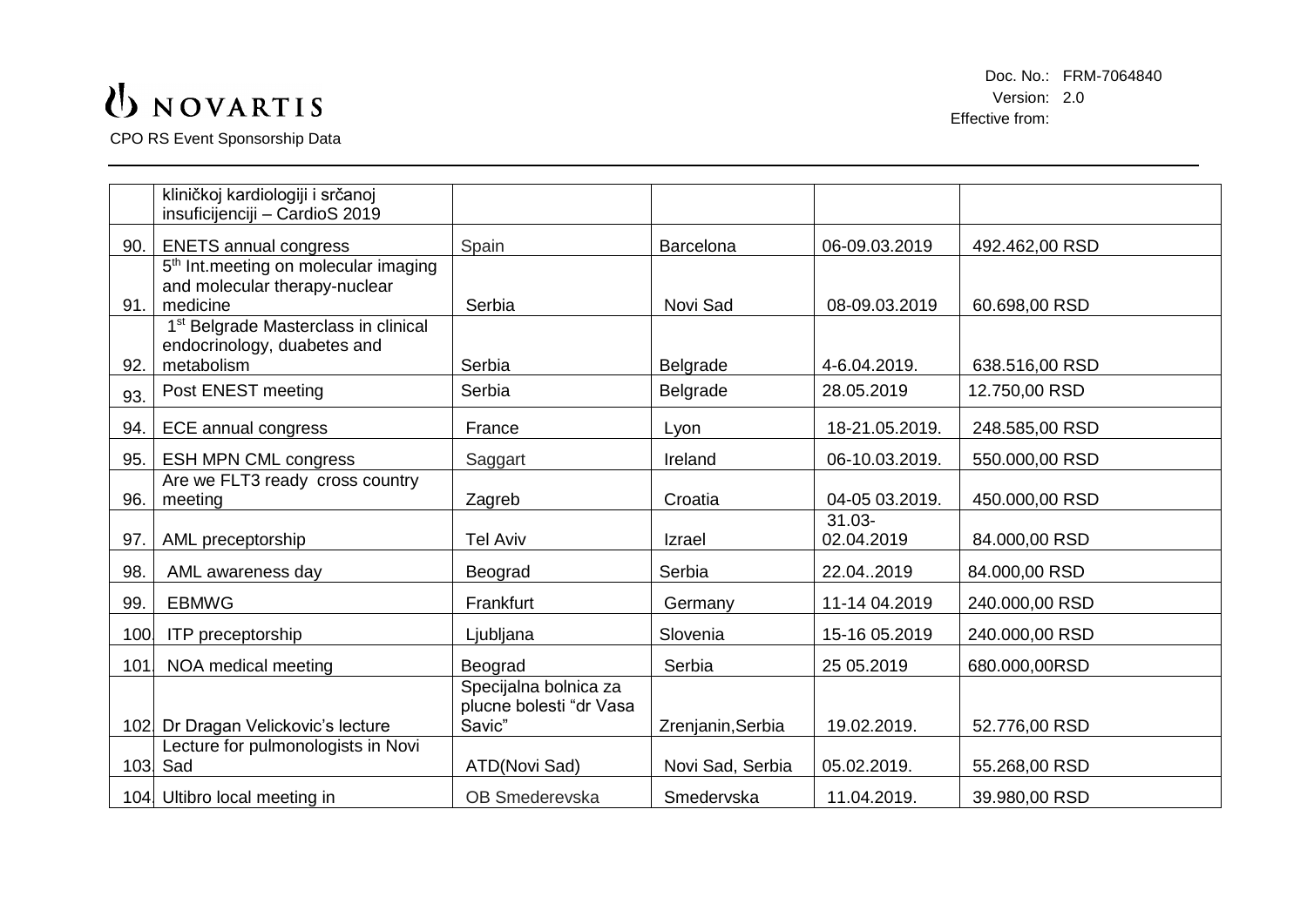CPO RS Event Sponsorship Data

|      | Smederevska Palanka                | Palanka                 | Palanaka       |                |                  |
|------|------------------------------------|-------------------------|----------------|----------------|------------------|
|      | UMOS BC school 1st March,          |                         |                |                |                  |
| 105. | Belgrade                           | Hotel M, Beograd        | Srbija         | 1.3.2019.      | 100.000,00 RSD   |
|      | NSOC 2019, Novi Sad Oncology       |                         |                |                |                  |
|      | 106 congress, 7-9 March 2019       | Rectorate Hall, NS      | Srbija         | 7-9.3.2019.    | 72.0000,00 RSD   |
|      | National Congress of Serbian       |                         |                |                |                  |
|      | Urology Association, 12-13th April |                         |                |                |                  |
| 107. | 2019                               | Hotel Hilton, Beograd   | Srbija         | 12-13.4.2019.  | 1.168.200,00 RSD |
| 108. | Kisqali meeting MMA                | MMA, Beograd            | Srbija         | 9.5.2019.      | 76.700,00 RSD    |
| 109. | <b>REKONIO</b> congress            | Hotel Hilton, Beograd   | Srbija         | 16-18.5.2019.  | 1.227.200,00 RSD |
| 110  | <b>RCC meeting Vojvodina</b>       | Hotel Tvrdjava, NS      | Srbija         | 29.5.2019.     | 306.800,00 RSD   |
|      |                                    | Hotel Radisson-         |                |                |                  |
|      | 111 NOA-Novartis Oncology Academy  | Beograd                 | Belgrade       | 24-25.05.2019. | 2.193.226,73 RSD |
|      | 112. 14th MPN&Mpnr Euro Net        | Hotel Hilton, Beograd   | Belgrade       | 8-10.05.2019.  | 292.633,11 RSD   |
|      |                                    | KCS, amfiteatar klinike |                |                |                  |
|      | 113. Dani Klinike za hematologiju  | za hematologiju         | Belgrade       | 13.02.2019.    | 129.490,00 RSD   |
|      |                                    |                         | Sremska        |                |                  |
|      | 114 Lecture on IPBV                | <b>IPBV</b>             | Kamenica       | 07.02.2019.    | 57.188,00 RSD    |
|      |                                    |                         | Sremska        |                |                  |
|      | 115 Lecture dr Nevena Savic        | <b>iPBV</b>             | Kamenica       | 21.03.2019.    | 63.908,00 RSD    |
|      | 116. Lecture dr Ana Tadic          | Apoteka Milica          | Šabac          | 11.04.2019.    | 56.480,00 RSD    |
| 117. | Lecture                            | <b>ATD Novi Sad</b>     | Novi Sad       | 16.04.2019.    | 54.560,00 RSD    |
| 118. | Lecture in Bogatic                 | Dom zdravlja            | <b>Bogatic</b> | 10.05.2019.    | 58.400,00 RSD    |
|      | 119. Lecture dr Jelacic            | Opsta bolnica           | Sombor         | 22.05.2019.    | 54.560,00 RSD    |
|      | 120 Lecture in Zlatni lav          | Zlatni lav              | Sombor         | 31.05.2019.    | 58.400,00 RSD    |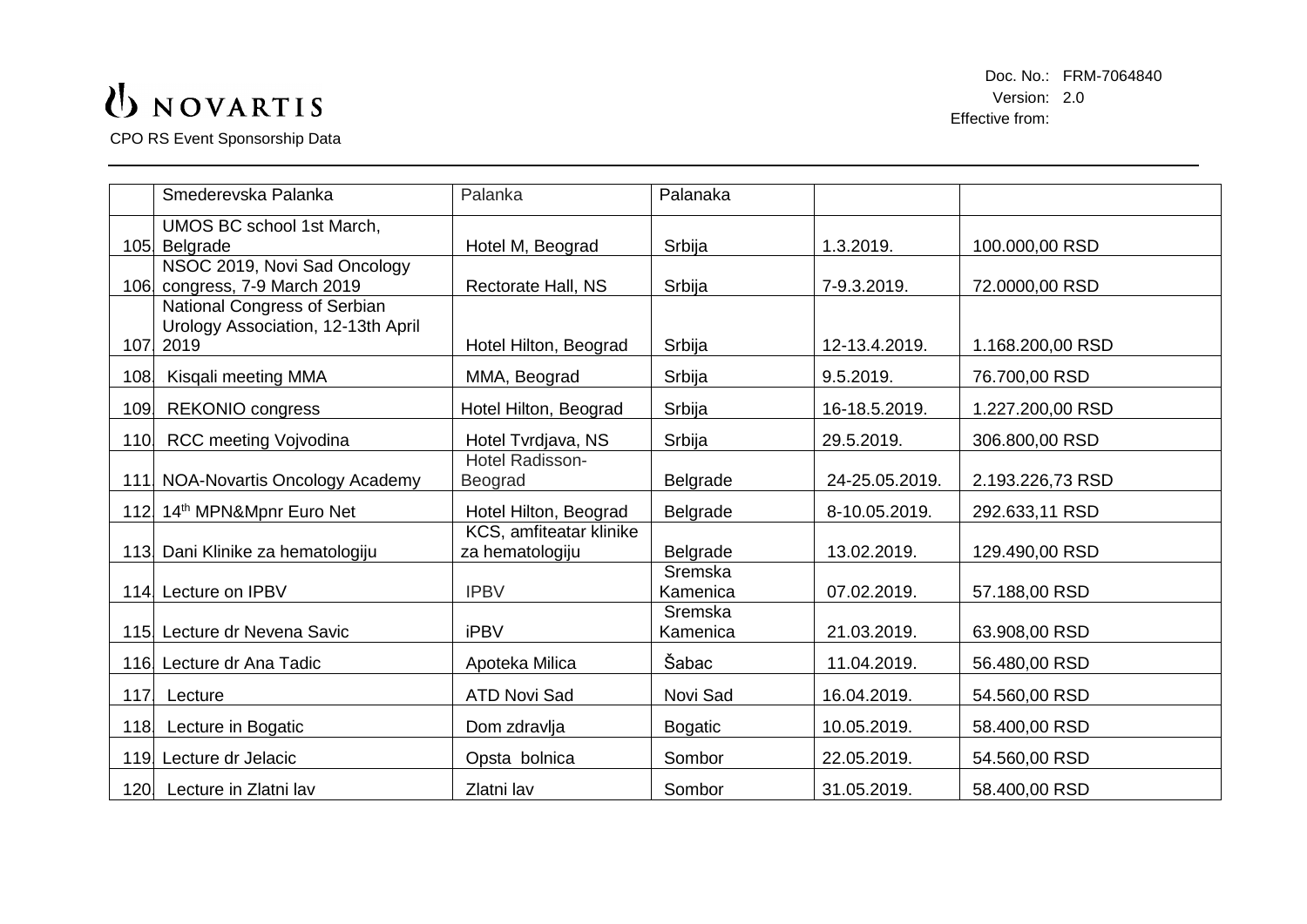CPO RS Event Sponsorship Data

| 121  | Marketing advisory board BG                           | Crown Plaza                | Belgrade/Serbia                 | 12.03.2019     | 634.060,00 RSD |
|------|-------------------------------------------------------|----------------------------|---------------------------------|----------------|----------------|
| 122. | CME Lazini dani                                       | <b>Hotel Sloboda</b>       | Sabac/Serbia                    | 24.05.2019     | <b>170 EUR</b> |
|      | 123. MAB III BG                                       | <b>Hotel Radisson blue</b> |                                 | 15.05.2019     | 4.973 EUR      |
| 124. | Majski pulmoloski dani, Bosna                         | Trebinje                   | Trebinje/Bosna i<br>Hercegovina | 23.-26.05.2019 | 6.515 EUR      |
| 125. | III summit of pulmonary disease                       | <b>Hotel Avala</b>         | Budva/Crna Gora                 | 24.-26.05.2019 | 24.576 EUR     |
| 126  | Marketing advisory board NS II                        | <b>Hotel Veliki</b>        | Novi<br>Sad/Vojvodina           | 04.04.2019     | 5.404 EUR      |
| 127. | Marketing advisory board Nis II                       | <b>Hotel Tami Nis</b>      | Nis/Srbija                      | 02.04.2019     | 3.765 EUR      |
|      | 128 Marketing advisory board KG                       | <b>Hotel Industrial</b>    | Kragujevac/Serbia               | 18.03.2019     | 6.295 EUR      |
| 129  | Marketing advisory board Nis I                        | <b>Hotel Tami Nis</b>      | Nis/Serbia                      | 12.03.2019     | 697.200,00 RSD |
| 130. | Marketing advisory board NS I                         | <b>Hotel Scheraton</b>     | Novi Sad/Serbia                 | 05.03.2019     | 624.441,00 RSD |
| 131. | Marketin advisory board BG II                         | Hotel Crown plaza          | Beograd/Serbia                  | 21.03.2019     | 634.014,00 RSD |
| 132. | Lecture at DZ Leskovac                                | DZ Leskovac                | Leskovac, Serbia                | 20.02.2019.    | 48.750,00 RSD  |
|      | 133 Lecture at ZC Knjazevac                           | <b>ZC Knjazevac</b>        | Knjazevac, Serbia               | 26.02.2019.    | 48.750,00 RSD  |
|      | 134. Lecture at DZ Nis                                | DZ Nis                     | Nis, Serbia                     | 26.03.2019.    | 81.150,00 RSD  |
| 135. | Lecture at DZ Sokobanja                               | DZ Sokobanja               | Sokobanja, Serbia               | 04.04.2019.    | 48.625,00 RSD  |
|      | 136. Lecture at DZ Bor                                | DZ Bor                     | Bor, Serbia                     | 28.05.2019.    | 48.700,00 RSD  |
| 137. | Modern therapy of COPD - dual<br>bronchodilatation    | ZUA Viva, Nis              | Nis, Serbia                     | 31.05.2019.    | 105.630,00 RSD |
|      | XIV Naučni simpozijum Prof dr<br>138. Vladimir Spužić | <b>Hotel Falkensteiner</b> | Belgrade/Serbia                 | 28.3.2019.     | 1.000 EUR      |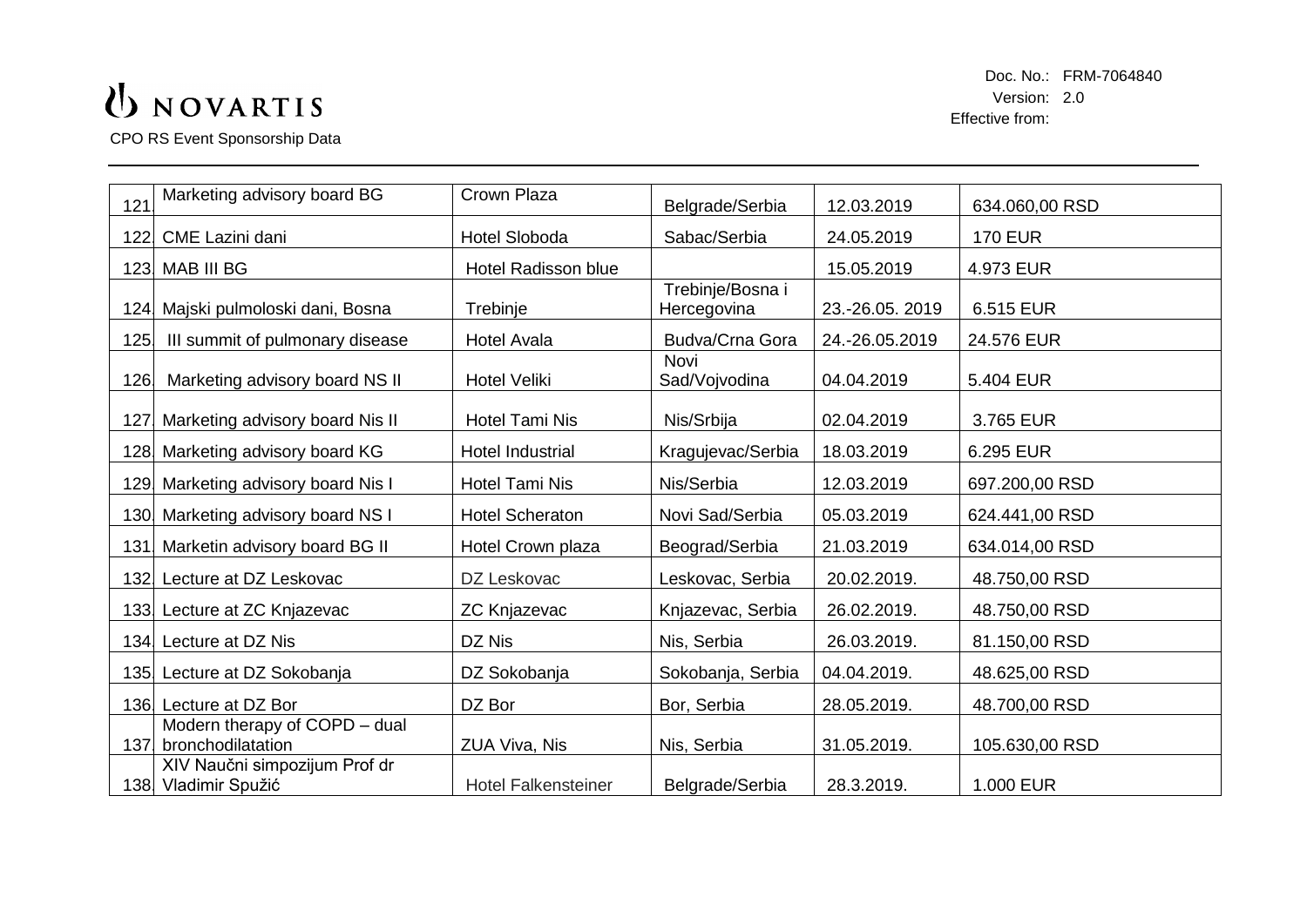CPO RS Event Sponsorship Data

|      | Severe Allergic Asthma Advisory                      |                             |                   |             |                 |
|------|------------------------------------------------------|-----------------------------|-------------------|-------------|-----------------|
|      | 139. Board                                           | <b>Hotel Hilton</b>         | Belgrade/Serbia   | 15.5.2019.  | 12.425 EUR      |
|      | 140 KME Astma - juče, danas, sutra                   | Hotel Aqua Panon            | Kanjiža/Serbia    | 10.5.2019.  | <b>850 EUR</b>  |
|      | DAP event: Spirometry in                             |                             |                   |             |                 |
| 141. | outpatients clinics in Niš Region                    | <b>DZs</b>                  | Niš/Serbia        | 2019        | <b>855 EUR</b>  |
|      | DAP event: Spirometry in                             |                             |                   |             |                 |
|      | 142 outpatients clinics Belgrade                     | <b>DZs</b>                  | Belgrade/Serbia   | 2019        | 1.443 EUR       |
|      |                                                      | Special hospital for        |                   |             |                 |
|      | <b>Ultibro Breezhaler - Benefits for</b>             | non-specific lung           |                   |             |                 |
|      | 143 COPD patients                                    | diseases Sokobanja          | Sokobanja, Serbia | 20.06.2019. | <b>768 EUR</b>  |
|      | 144 Lecture at DZ Zajecar                            | DZ Zajecar                  | Zajecar, Serbia   | 27.06.2019. | <b>415 EUR</b>  |
|      | 145 Lecture for pharmacists                          | <b>Hotel Tami Residence</b> | Nis, Serbia       | 30.07.2019. | <b>655 EUR</b>  |
|      | 146 CME Medscape program - psoriasis                 | Novartis office             | Belgrade/Serbia   | 04.06.2019  | <b>65 EUR</b>   |
| 147  | Internal education - rheumatology                    | Novartis office             | Belgrade/Serbia   | 17.06.2019  | 1.690 EUR       |
|      |                                                      | Meeting room in Hotel       |                   |             |                 |
|      | 148 Scientific meeting for dermatologists            | New city                    | Niš/Serbia        | 17.07.2019  | <b>1650 EUR</b> |
|      | DAP Event: Spirometry in outpatient                  |                             |                   |             |                 |
|      | 149 clinics in Niš                                   | <b>ZZZZR Niš</b>            | Niš/Serbia        | 6.6.2019.   | <b>702 EUR</b>  |
|      | DAP Event: Spirometry in outpatient                  |                             |                   |             |                 |
|      | 150. clinics in Niš                                  | <b>ZZZZR Niš</b>            | Niš/Serbia        | 11.7.2019.  | <b>702 EUR</b>  |
|      | DAP event: Spirometry in outpatient                  |                             |                   |             |                 |
| 151  | clinics Belgrade 2019                                | DZ Palilula                 | Belgrade/Serbia   | 21.6.2019.  | <b>641 EUR</b>  |
| 152  | DAP event: Spirometry in outpatient                  | DZ Rakovica                 |                   | 26.6.2019.  |                 |
|      | clinics Belgrade 2019<br>Young Stars Meeting "Značaj |                             | Belgrade/Serbia   |             | <b>641 EUR</b>  |
|      | fenotipizacije pacijenata obolelih od                |                             |                   |             |                 |
|      | 153 HOBP i SAA"                                      | Vrdnicka kula               | Vrdnik/Serbia     | 12.7.2019.  | 5.027 EUR       |
|      |                                                      |                             |                   |             |                 |
|      | 154 Predavanje Gradska Apoteka                       | Gradska Apoteka             | Novi Pazar        | 11.06.2019. | 40.600,00 RSD   |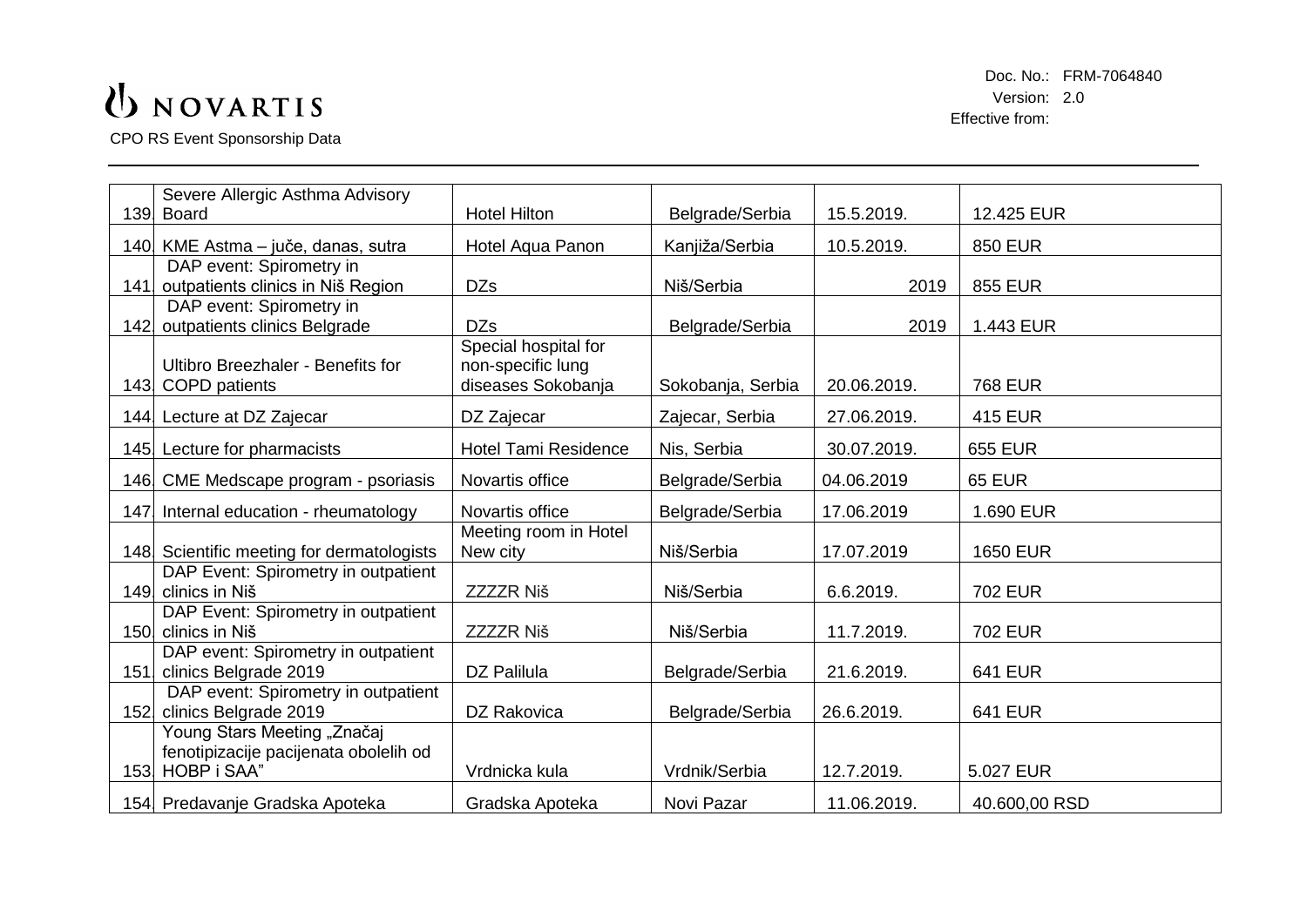CPO RS Event Sponsorship Data

|      | 155 Predavanje OB Krusevac                                                         | <b>OB Krusevac</b>                                                    | Krusevac          | 25.06.2019. | 974.128,80 RSD  |
|------|------------------------------------------------------------------------------------|-----------------------------------------------------------------------|-------------------|-------------|-----------------|
|      | Mutacije kancer vezanih gena pri<br>156. dijagnozi CML-a, Biljana Todoric          | VMA, klinika za<br>hematologiju                                       | Beograd           | 13.06.2019  | 62.930,00 RSD   |
|      | 157 Heart Failure Advisory Board                                                   | Novartis office                                                       | Beograd, Srbija   | 12.07.2019. | 7.797,94 RSD    |
|      | Dr Ivana Cveticanin<br>158 Zogovic, Zrenjanin<br>Savremena terapija u lecenju HOBP | Specijalna bolnica za<br>plucne bolesti "dr Vasa<br>Savic"<br>Apoteka | Zrenjanin, Serbia | 12.062019.  | 60.320,00 RSD   |
|      | 159. I upotreba Ultibro Breezhalera                                                | Subotica, ogranak 1                                                   | Subotica, Serbia  | 20.06.2019. | 56.480,00 RSD   |
| 160. | Novine u lecenju HOBP                                                              | DZ Vrbas                                                              | Vrbas, Serbia     | 02.07.2019. | 55.520,00 RSD   |
| 161. | Meet the expert meeting MPNs                                                       | Zagreb                                                                | Croatia           | 10-11 June  | <b>1600 EUR</b> |
|      | 162 EHA 2019                                                                       | Amsterdam                                                             | Netherland        | 13-16 June  | <b>4800 EUR</b> |
|      | 163. Lecture in Loznica                                                            | Dom zdravlja                                                          | Loznica           | 04.06.2019  | 58.400,00 RSD   |
|      | 164 Lecture in Apatin                                                              | Apoteka Vipera                                                        | Apatin            | 05.06.2019  | 58.400,00 RSD   |
|      | 165 Lecture in Zabalj                                                              | Dom zdravlja                                                          | Zabalj            | 19.06.2019. | 56.480,00 RSD   |
| 166  | Lecture in Sombor                                                                  | Apoteka Vipera                                                        | Sombor            | 24.07.2019. | 56.480,00 RSD   |
| 167. | Lecture in Užice                                                                   | Dom zdravlja                                                          | Užice             | 21.06.2019  | <b>594 EUR</b>  |
|      | Predavanje dr Dragica Divnić<br>27.07.2019 u Vega apoteci; value<br>168.434e       | Vega apoteka                                                          | Valjevo           | 27.07.2019  | <b>434 EUR</b>  |
|      | Predavanje dr Anđelka Barzetović<br>27.07.2019 u Vega apoteci; value<br>169 433e   | Vega apoteka                                                          | Valjevo           | 27.07.2019  | <b>433 EUR</b>  |
|      | Bioloska terapija u psorijazi sa<br>170. prikazom slucaja pacijenta na terapiji    | Dom zdravlja Nis                                                      | Nis, Srbija       | 18.06.2019. | <b>380 EUR</b>  |